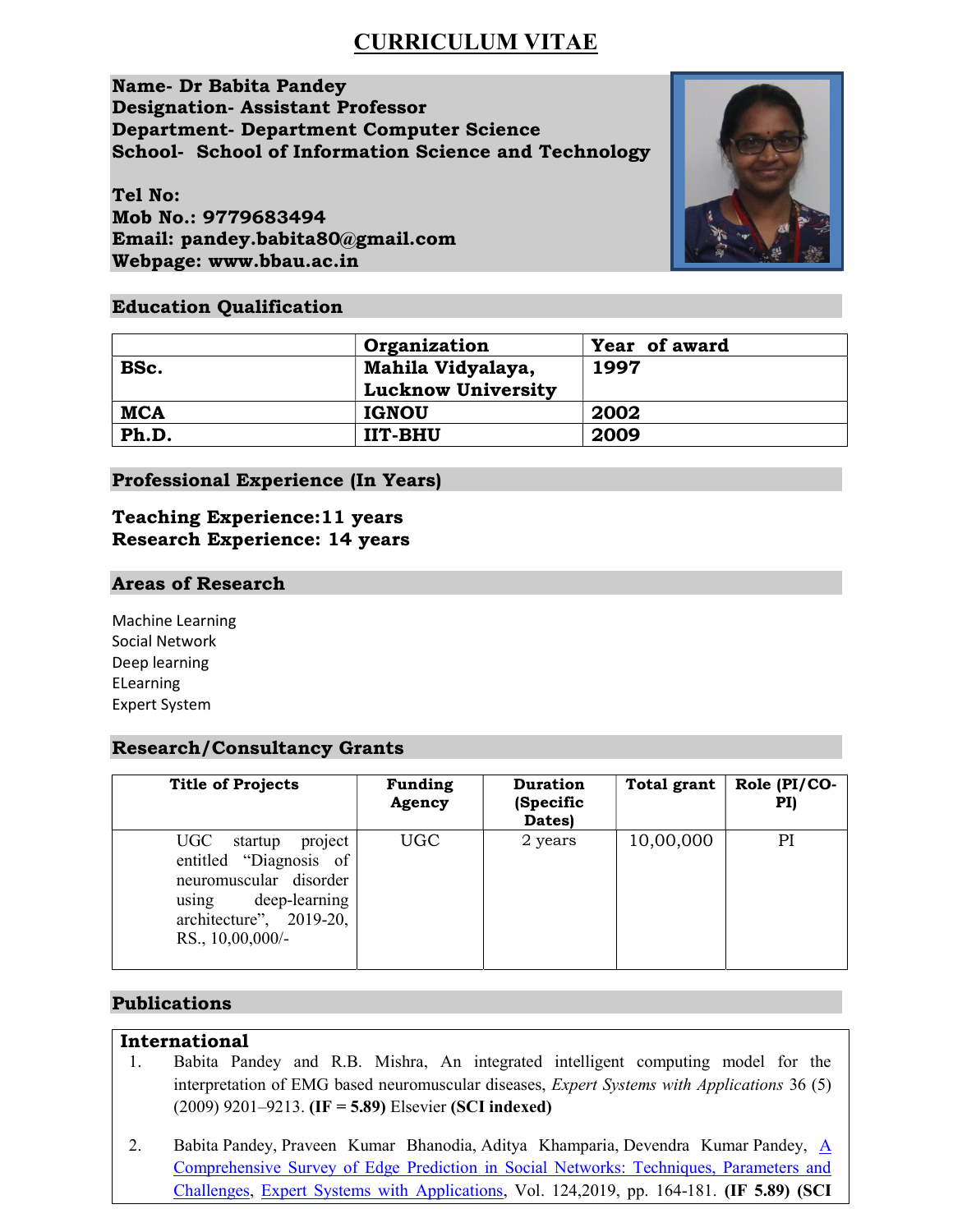#### Indexed).

- 3. Babita Pandey and R.B. Mishra, Knowledge and intelligent computing system in medicine, Computers in Biology and Medicine 38 (2008) 1133–1139. (IF=2.83) Elsevier (SCI indexed).
- 4. Aditya Khamparia, Babita Pandey, Threat Driven Modeling Framework Using Petri Nets for e learning System. In: SpringerPlus (2016) 5: 446 pp 2-16. (IF=0.982)(SCI indexed).
- 5. D. Anand, Babita Pandey, D.K. Pandey A novel hybrid feature selection model for classification of neuromuscular dystrophies using Bhattacharyya coefficient genetic algorithm and radial basis function based support vector machine, Interdisciplinary Sciences: Computational Life Sciences, (Springer)2018 Jun;10(2):244-250. (IF=1.41) (SCI indexed)
- 6. R.K. Kaur, Babita Pandey and Lalit Singh, Security Analysis of Safety Critical and Control Systems A Case Study of Nuclear Power Plant System, Nuclear Technology, 197(3) , pp296- 307, 2017, (IF=0.745) (SCI indexed).
- 7. Raj Kamal Kaur, Babita Pandey, Lalit Singh, Dependability Analysis of Safety Critical Systems: Issues and Challenges, Annals of Nuclear Energy, 120 (2018), 127-154. (IF =1.476) (SCI Indexed).
- 8. Aman Sing and Babita Pandey, A New Intelligent Medical Decision Support System Based on Enhanced Hierarchical Clustering and Random Decision Forest for the Classification of Alcoholic Liver Damage, Primary Hepatoma, Liver Cirrhosis, and Cholelithiasis," J. of Healthcare Engineering, vol. 2018, 9 pages, 2018. (IF 1.295) (SCI Indexed).
- 9. Raj Kamal Kaur, Babita Pandey, Lalit Singh, Security Analysis of Smart Grids: Successes and Challenges, IEEE Consumer electronics magazine, 8(2), 10-15, 2019. (IF 3.273)(SCI Indexed).
- 10. Aditya Khamparia, Babita Pandey Effects of Visual map embedded approach on students learning performance using Briggs-Myers learning style in Word Puzzle gaming course, Computers & Electrical Engineszzering, vol. 66, 2018,pp. 531-540 (IF 2.189)(SCI Indexed).
- 11. Aditya Khamparia, Aman Singh, Ashish Kr Luhach, Babita Pandey, Devendra K Pandey (2019) Classification and Identification of Primitive Kharif Crops using Supervised Deep Convolutional Networks, Sustainable Computing: Informatics and Systems, https://doi.org/10.1016/j.suscom.2019.07.003. (IF 1.8 ) (SCI Indexed).
- 12. Nguyen Gia Nhu, Babita Pandey, Deepak Gupta, Joel J. P. C. Roderigues, Ashish Khanna, Prayag Tiwari, Investigating the Importance of Psychological and Environmental Factors for Improving Learner's Performance using Hidden Markov Model, IEEE ACCESS, Vol 7(1), 2019, 21559-21571 (IF 4.09) (SCI Indexed).
- 13. Aditya Khamparia, Deepak Gupta, Ngnyen Gia Nhu, Ashish Khanna, Babita Pandey, Prayag Tiwari, Sound classifictoin of using convolution neural network and tensor deep stacking network, IEEE Access, vol. 7, 2019, 7717-7727 (IF 4.09) (SCI Indexed).
- 14. Aditya Khamparia; Babita Pandey; Shrasti Tiwari Tiwari; Deepak Gupta, PhD; Ashish Khanna, PhD; Joel Rodrigues, PhD, An Integrated Hybrid CNN-RNN Model for Visual Description and Generation of Captions, Circuits, Systems, and Signal Processing, 2019, (IF=1.9) ) (SCI Indexed).
- 15. Aditya Khamparia, Gurinder Saini, Babita Pandey, Shrasti Tiwari, Deepak Gupta, Ashish Khanna KDSAE: Chronic kidney disease classification with multimedia data learning using deep stacked autoencoder network. Multimedia Tools and Applications, pp-1.6, 2019.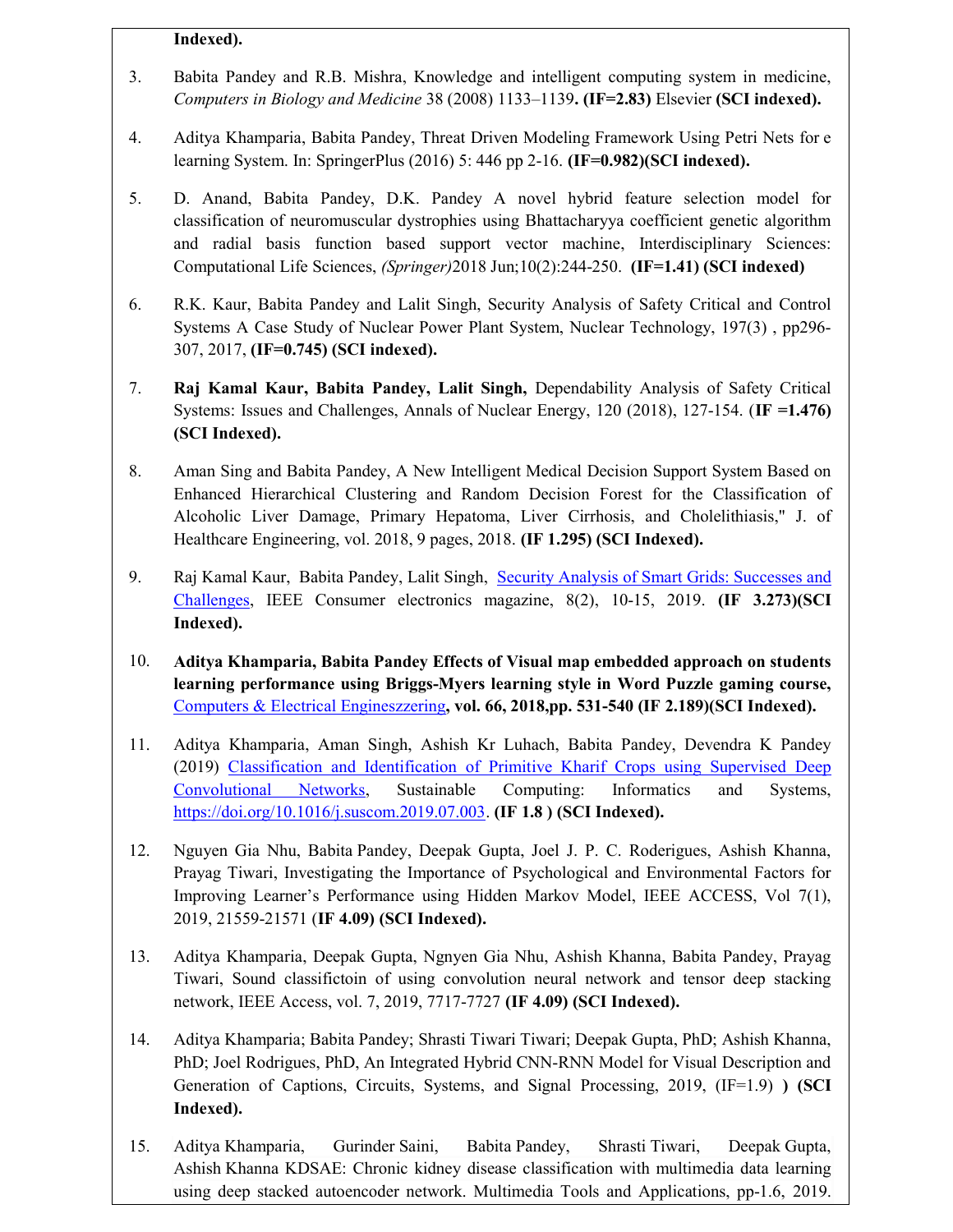### (IF 2.101) (SCI Indexed).

- 16. Aman Singh, Jaydip Chandrakant Mehta, Divya Anand, Pinku Nath, Babita Pandey, Aditya Khamparia, An Intelligent Hybrid approach for hepatitis diseases diagnosis: combining enhanced k-means clustering and improved ensemble learning, Expert Systems, pp-1-13. (IF 1.5) (SCI Indexed).
- 17. Aditya Khamparia, babitapandey, Devendra Kr. Pandey, Ashish Khanna, Victor Albuquerque, Comparison of RSM, ANN and Fuzzy Logic for extraction of Oleonolic Acid from Ocimum sanctum, Computers in industry, 117, 2020. . (IF 3.93) (SCI Indexed).
- 18. Bhanodia, P. K., Khamparia, A., & Pandey, B. Supervised shift k-means based machine learning approach for link prediction using inherent structural properties of large online social network. Computational Intelligence. 2020. doi:10.1111/coin.12372. (IF 1.101) (SCI Indexed).
- 19. Babita Pandey and R.B. Mishra , A novel method for the selection of expert systems using case-based reasoning, International Journal of Knowledge Engineering and Soft Data Paradigms (Inderscience), 1 (2) (2009) 112-130. (Scopus indexed)
- 20. Babita Pandey and R.B. Mishra, An integrated intelligent computing method for the detection and interpretation of ECG based cardiac diseases, International Journal of Knowledge Engineering and Soft Data Paradigms, Vol. 2 (2), 2010 182-203. (Scopus indexed)
- 21. Babita Pandey and R.B. Mishra, Data mining and CBR integrated methods in medicine A review, International Journal of Medical Engineering and Informatics,2 (2), (2010), 205-218. (Scopus indexed)
- 22. Babita Pandey and R.B. Mishra, Case-based reasoning and data mining integrated method for the diagnosis of some neuromuscular disease, International Journal of Medical Engineering and Informatics (Inderscience), 3(1), (2011), 1-15.(Scopus indexed)
- 23. Babita Pandey and R.B. Mishra, Performance Index Assessment of Intelligent Computing Methods in EMG based Neuromuscular Diseases,International Journal of Knowledge Engineering and Soft Data Paradigms, Vol 4, (1) (2013) 42-71. (Scopus indexed).
- 24. Babita Pandey and R.B. Mishra, Data mining models for the diagnosis of EMG based neuromuscular disease, International Journal of Biomedical Engineering and Technology (Inderscience), 6(2), (2011), 109-128. (Scopus indexed)
- 25. Babita Pandey and R.B. Mishra, Integrated intelligent computing models in medicine, International Journal of Computational Intelligence and Healthcare Informatics, 3 (1) (2010) 49-54. (Scopus indexed)
- 26. M Gangwar, RB Mishra, RS Yadav, B Pandey, Intelligent Computing Model for The Interpretation of Neuropsychiatric Diseases Based on Rbr-Cbr-Ann Integration, International Journal of Computers & Technology, 11 (5),2013,pp. 2490-2511
- 27. Babita Pandey and R. B. Mishra, An Intelligent Model for two Level Diagnosis of Neuromuscular Diseases, International Journal of Knowledge Engineering and Soft Data Paradigms (Inderscience), Vol 4, issue 2, 2014, pp 199-226. (Scopus indexed)
- 28. Aman Singh and Babita Pandey, Intelligent techniques and applications in liver disorders: a survey, International Journal of Biomedical Engineering and Technology *(Inderscience)*, Vol. 16, No. 1, 2014, pp 27-70. (Scopus indexed)
- 29. Babita Pandey and Deepika Kundra, Diagnosis of EEG based diseases using data mining and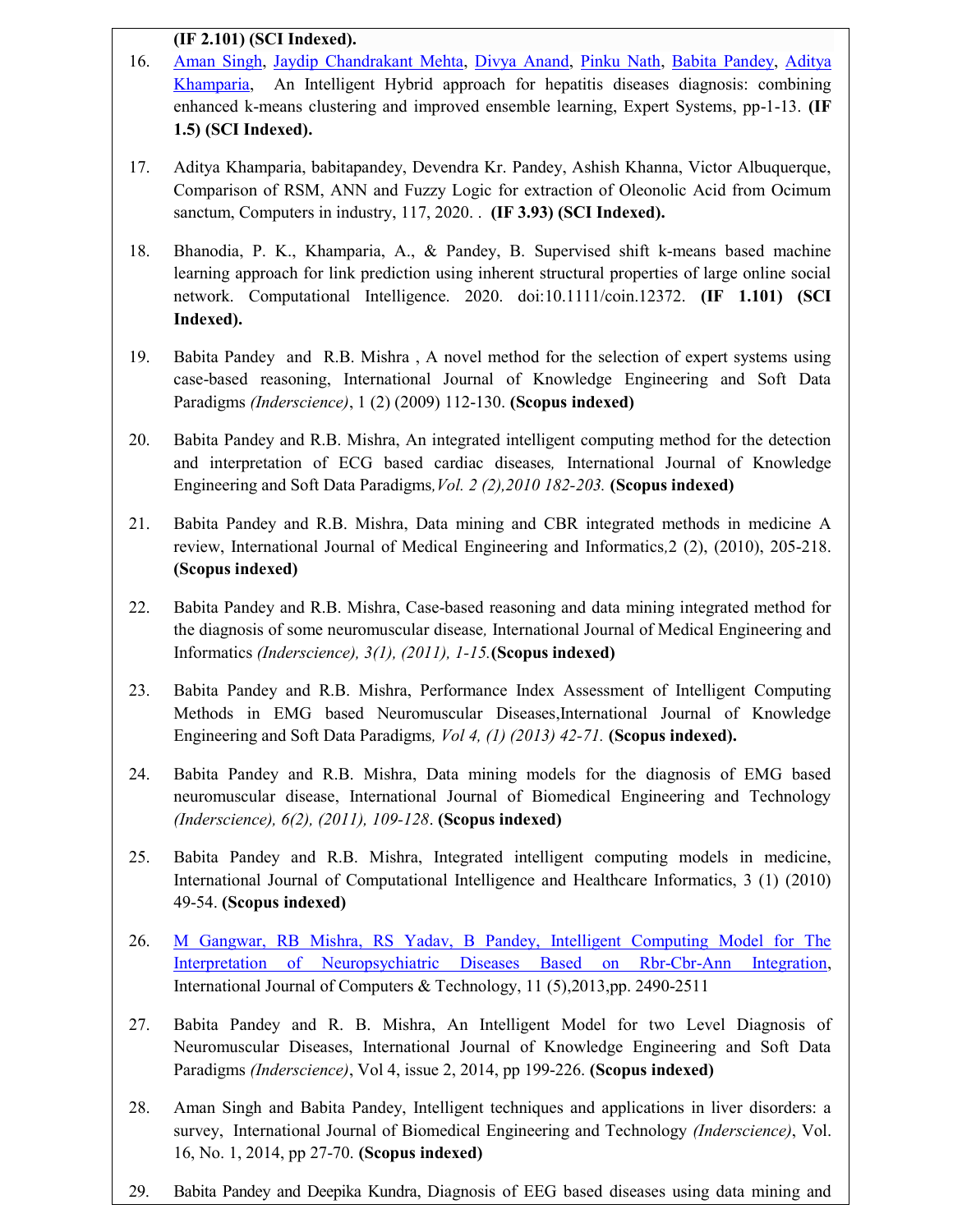case based reasoning, IJ Intelligent Systems Design and Computing (Inderscience), Vol. 1, No. 1/2, 2017 pp. 43-55. (Scopus indexed)

- 30. Babita Pandey, Aditya Khamparia, Raman, Performance Analysis of Adaptive Intelligent Tutoring System, International Journal of Applied Engineering Research, vol. 10, Issue 69, 2015, pp.223-236 (Scopus indexed)
- 31. Divya, Babita Pandey and D.K. Pandey Knowledge and Intelligent Computing Techniques in Bioinformatics, International Journal of Computational Biology and Drug Design (Inderscience), Vol. 9, No. 3, 2016, pp. 172-273. (Scopus indexed)
- 32. Aditya Khamparia, Babita Pandey Knowledge and Intelligent Computing Methods in E learning, International Journal of Technology Enhanced Learning *(Inderscience)*, Vol. 7(3), pp 221-242, 2015. (Scopus indexed)
- 33. Aditya Khamparia, Babita Pandey, A Novel Method of Case Representation and Retrieval in CBR for e learning, Education and Information Technologies, (2015), vol 22(1) pp 337- 354.(Scopus indexed)
- 34. Aman Singh and Babitapandey, Diagnosis of liver disease by using least squares support vector machine approach, International Journal of Healthcare Information Systems and Informatics Volume 11, Issue 2, April-June 2016 PP. 62-76. (Scopus indexed)
- 35. Divya Anand, Babita Pandey, D.K. Pandey, An Integrated Algorithm for Dimension Reduction and Classification Applied to Microarray Data of Neuromuscular Dystrophies, Indian Journal of Science and Technology, Vol 9(28), 2016, pp. 1-6, (Scopus indexed)
- 36. Aman and Babita Pandey, An Efficient Diagnosis System for Detection of Liver Disease Using a Novel Integrated Method Based on Principal Component Analysis and K Nearest Neighbor (PCA-KNN), International Journal of Healthcare Information Systems and Informatics, Vol 11, Issue 4, pp. 55-68, 2016 (Scopus indexed)
- 37. Aman Singh and Babita Pandey, Liver disorder diagnosis using linear, nonlinear and decision tree classification algorithms, International Journal of Engineering and Technology (IJET), vol 8(5), 2016, pp. 2059-2069, (Scopus indexed)
- 38. Aditya Khamparia, Babita Pandey.: Effects of Visual Mapping placed game based learning on students learning performance in defense based courses, Int. J. Technology Enhanced Learning, Vol. 9, No. 1, 2017 35-49. (Scopus indexed)
- 39. Divya Anand, Babita Pandey, D.K. Pandey, Facioscapulohumeral muscular dystrophy diagnosis using hierarchical clustering algorithm and k nearest neighbor based methodology, InternationalJournal of E-Health and MedicalCommunications, vol 8 (2), pp 33-45, 2017, (Scopus indexed)
- 40. Aman and Babita Pandey, A KLD LSSVM based computational method applied for feature ranking and classification of primary biliary cirrhosis stages, International Journal of Computational Biology and Drug Design, vol. 10, issue 1, pp. 24-38, 2017(Scopus indexed)
- 41. Anand Divya, Pandey B, Pandey DK, Building an intelligent integrated method of gene selection for facioscapulohumeral muscular dystrophy diagnosis. International Journal of Biomedical Engineering and Technology vol 24(3) 2017, pp. 285-296.(Scopus indexed)
- 42. Aditya Khamparia, Babita Pandey, Comprehensive analysis of Semantic web reasoners and tool: A survey, Education and Information technologies, Springer,  $22(6)$ , pp  $1-25$  2017(**Scopus** indexed)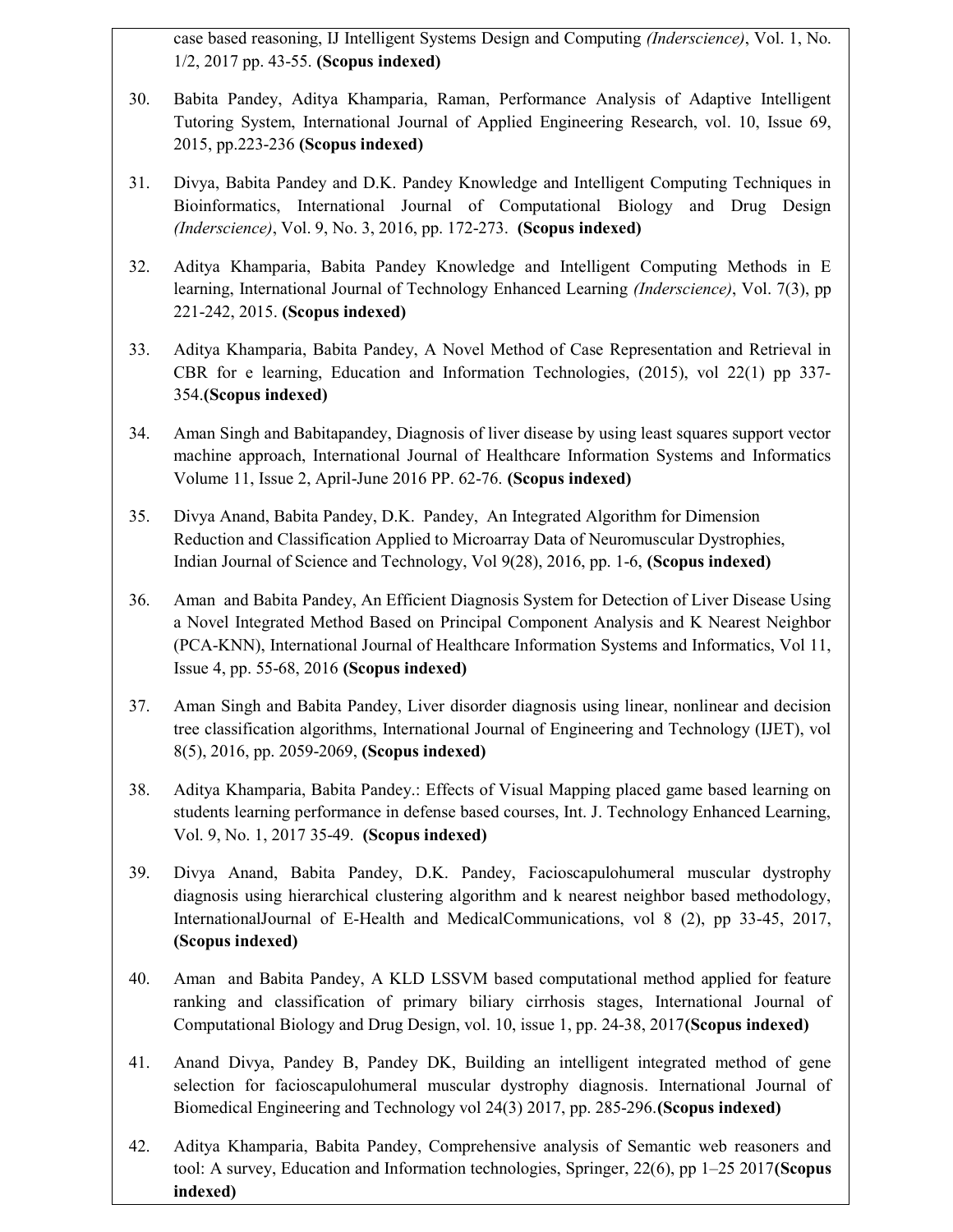- 43. S Takkar, A Singh, B Pandey, Application of Machine Learning Algorithms to a Well Defined Clinical Problem: Liver Disease, International Journal of E-Health and Medical Communications, 8(4), pp. 38-60, 2017, 23. (Scopus indexed)
- 44. Arun Malik, and Babita Pandey, CIAS: A comprehensive Identity Authentication Scheme for providing Security in VANET, International Journal of Information Security and Privacy, Volume 12, Issue 1, January-March 2018, pg 29-41(Scopus indexed)
- 45. Aditya Khamparia, Babita Pandey, **SVM and PCA Based Learning Feature Classification** Approaches for E-Learning System, International Journal of Web-Based Learning and Teaching Technologies, vol 13(2), 2018, pp. 32-46. (Scopus indexed)
- 46. Arun Malik, Babita Pandey, Security Analysis of Discrete Event Based Threat Driven Authentication Approach in VANET using Petri Nets, International Journal of Network Security, Vol 20, pp. 601-608, 2018 (Scopus indexed)
- 47. Arun Malik, Babita Pandey, Secure Model to Generate Path Map for Vehicles in Unusual Road Incidents using Association Rule Based Mining in VANET,Journal of Electronic Science and Technology, 16(2): pp. 153-162 JUNE 2018. (Scopus indexed)
- 48. Divya Anand and Babita Pandey A novel approach for gene selection and multi-class classification of neuromuscular disorders: Combining median matrix and radial basis function based support vector machine, International Int. J. Computational Biology and Drug Design, Vol. 11, No. 4, 2pp 328-345, 2018.(Scopus indexed)
- 49. Babita Pandey and Raj Kamal Kaur, An Intelligent Model for diagnosis of breast cancer, International Journal of Advanced Intelligence Paradigms, (Scopus indexed)
- 50. Aditya Khamparia, Babita Pandey, Performance index assessment of intelligent computing methods in e-learning systems, International Journal of Advanced Intelligence Paradigms, 2018, 10(1):1(Scopus indexed)
- 51. WasiurRhmann, Gufran Ansari, babitapandey, devendrapandey, Software fault prediction based on change metrics using Hybrid algorithms: An empirical Study, Journal of King Saud University - Computer and Information Sciences, 2020, 32(4), pp. 419-424. (Scopus indexed).
- 52. Aditya Khamparia, BabitaPandey , Association of learning styles with different e-learning problems: a systematic review and classification, Education and Information Technologies, pp 1-29. (Scopus indexed)
- 53. Aditya Khamparia, Babita Pandey, A Novel Integrated Principal Component Analysis and Support vector Machines based diagnostic system for detection of Chronic Kidney disease, International Journal of Data Analysis Techniques and Strategies, 2020, 12(2), pp. 99-113. (Scopus indexed)
- 54. Devendra Kumar Pandey, Babita Pandey, R.M. BanikOptimization of Barbaloin Extraction FromaloeVeraleaf Skin By Adaptive Neuro-Fuzzy Interface System, Support Vector Regression, Response Surface Methodology, THINK INDIA Journal, Vol 22, Issue 19, 2019. (Scopus indexed)
- 55. Aditya Khamparia, Babita Pandey, Effects of microworld game-based approach on neuromuscular disabled students learning performance in elementary basic science courses, Education and Information Technologies, 2020. (Scopus indexed)
- 56. Aditya Khamparia, babitapandey, Devendra Kr. Pandey, Ashish Khanna, Victor Albuquerque, comparison of RSM, ANN and Fuzzy Logic for extraction of Oleonolic Acid from Ocimum sanctum, Computers in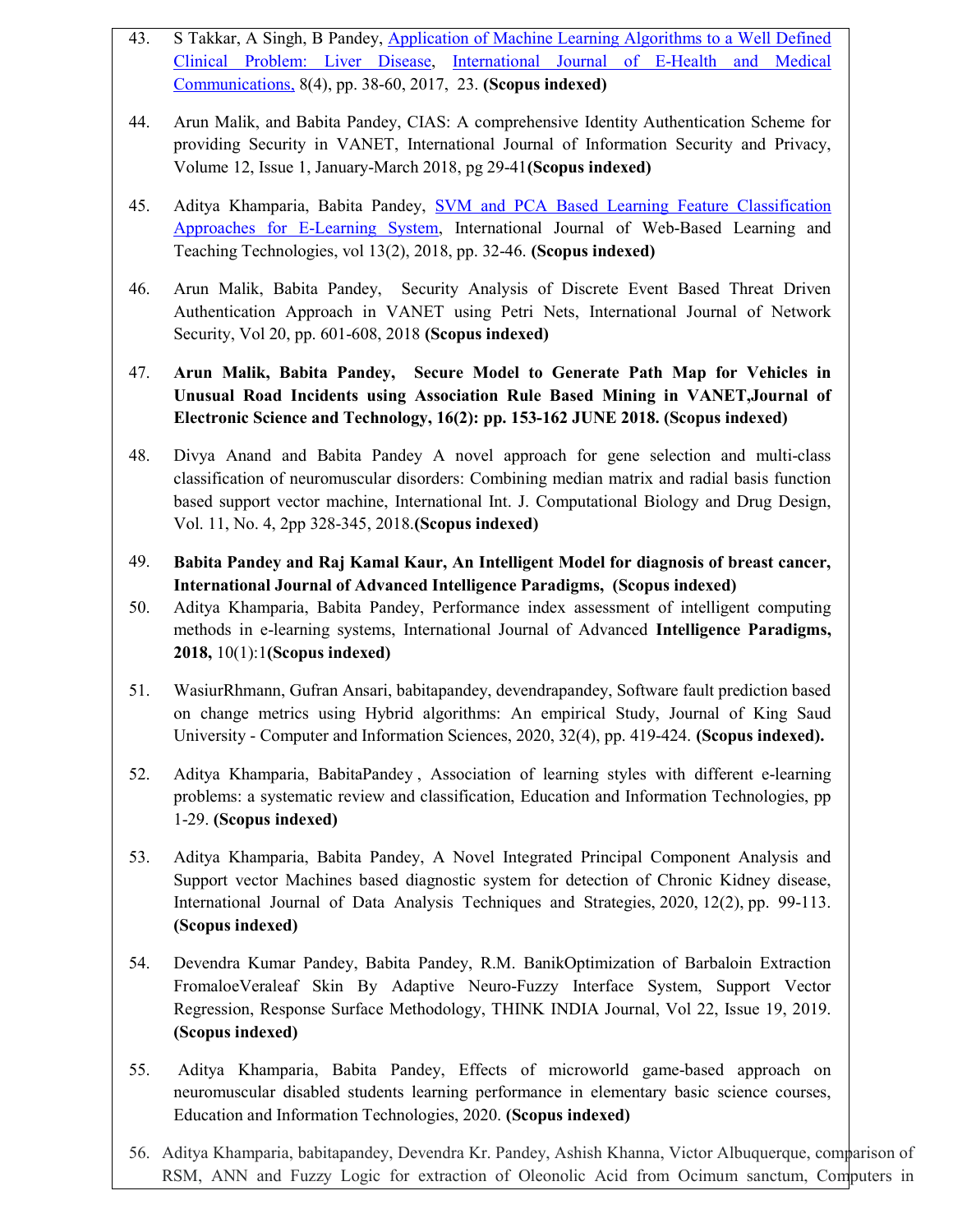industry, In press. ISSN: 0166-3615(IF 4.769) (SCI Indexed).

- 57. Devendra Kumar Pandey, Babita Pandey, R.M. BanikOptimization of Barbaloin Extraction FromaloeVeraleaf Skin By Adaptive Neuro-Fuzzy Interface System, Support Vector Regression, Response Surface Methodology, THINK INDIA Journal, Vol 22, Issue 19, 2019, pp: 1472-1488. ISSN:0971-1260.
- 58. PK Bhanodia, A Khamparia, B Pandey, Supervised shift k‐means based machine learning approach for link prediction using inherent structural properties of large online social network, Computational Intelligence. doi:10.1111/coin.12372 (IF 1.101) (SCI Indexed).
- 59. Babita Pandeywasiurrhmann, Devendra Kumar Pandey, A comprehensive survey of deep learning in the field of medical imaging and medical naturallanguage processing: challenges and research directions. Journal of King Saud University- Computer and Information Sciences. 2021 Accepted in press (SCI index).

## National

Author/s (Year), Title, Name of Journals, Volume (Issue), Page no.

## Book Chapters

- 1. Aditya Khamparia, Babita Pandey.: Book Chapter on Impact of Interactive Multimedia in E-Learning Technologies: Role of Multimedia in E-Learning. In: Enhancing Academic Research with Knowledge Management Principles Idea Group Publisher (IGI Global), USA. (2017). Online Doi: 10.4018/978-1-5225-2489-2.ch007, ISBN13: 9781522524892|ISBN10: 1522524894|EISBN13: 9781522524908 (API 7)
- 2. Aditya Khamparia, Babita Pandey, An Adaptive Java Tutorials Using HMM-Based Approach, In book: Smart Innovations in Communication and Computational Sciences, January 2019, DOI: 10.1007/978-981-10-8968-8\_9. ISSN: 978-981-10-8967-1
- 3. Praveen Kumar Bhanodia, Kamal Kumar Sethi, Aditya Khamparia, Babita Pandey and ShaligramPrajapat, Similarity-Based Indices or Metrics for Link Prediction, Hidden Link Prediction in Stochastic Social Networks, edited by Babita Pandey and Aditya Khampariya, IGI Global Publisher, 2019. pp-1-29. ISSN: 2328-1405
- 4. Praveen Kumar Bhanodia, Aditya Khamparia, Babita Pandey, ShaligramPrajapat, Online Social Network Analysis (pages 50-63), Hidden Link Prediction in Stochastic Social Networks, edited by Babita Pandey and Aditya Khampariya, IGI Global Publisher, 2019, pp 30-49. ISSN: 2328- 1405
- 5. Bhanodia, P.K., Khamparia, A., Pandey, B. An approach to predict potential edges in online social networks (2021) Lecture Notes in Networks and Systems, 132, pp. 1-6.

## Edited Books

Hidden Link Prediction in Stochastic Social Networks, edited by Babita Pandey and Aditya Khampariya, IGI Global Publisher, 2019ISBN13: 9781522590965

| Author/s (Year), Title, Name of Book, Publisher, Edition, ISBN No., Page no. |  |  |
|------------------------------------------------------------------------------|--|--|
|                                                                              |  |  |